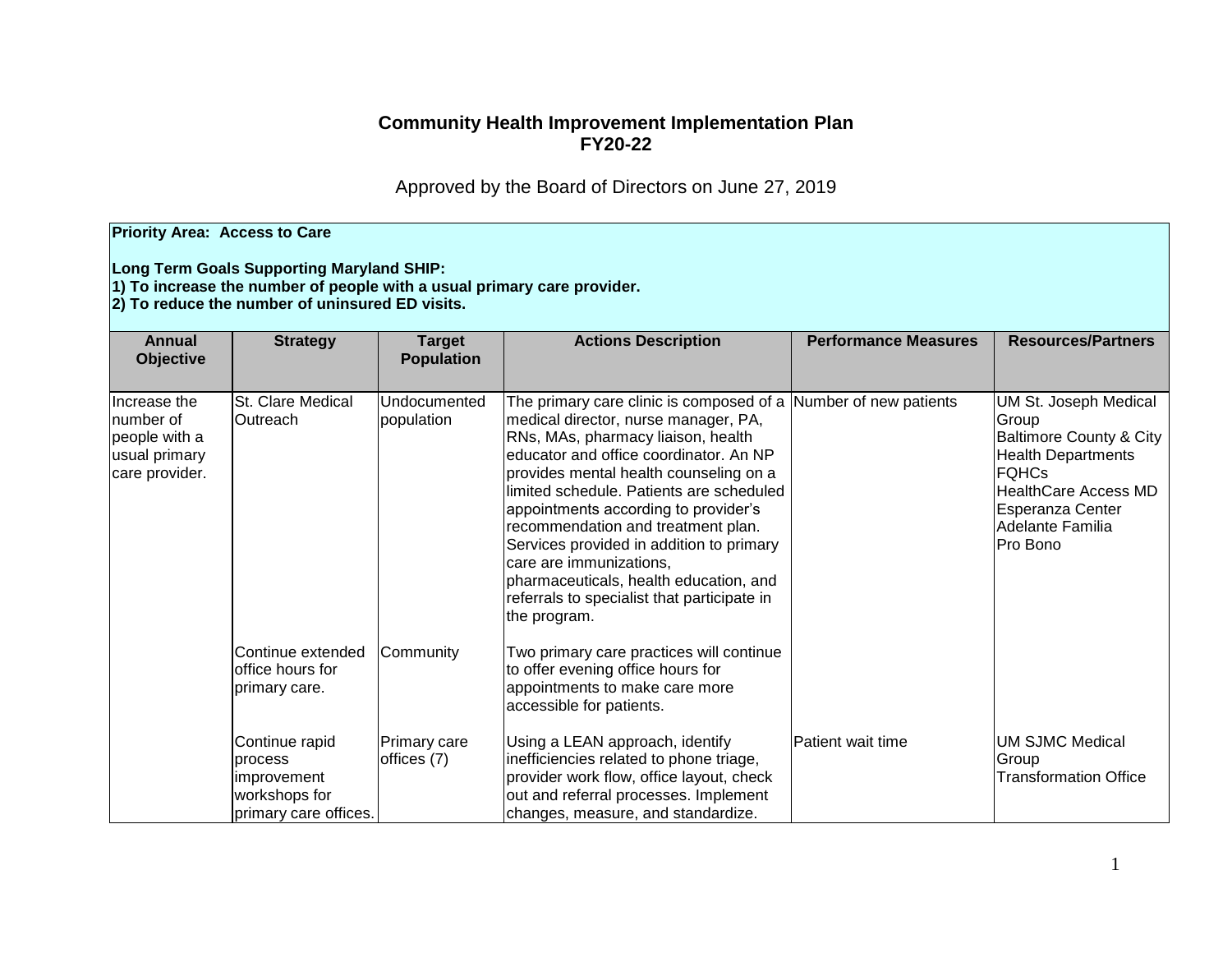| Reduce the<br>number of<br>uninsured ED<br>visits. | <b>Transitional Care</b><br>Center                                                                                  | High risk/high<br>utilizer patients                          | Multidisciplinary approach employing a<br>physician provider, pharmacist and case<br>manager to follow up on high risk<br>patients discharged from UM SJMC and<br>transition them back into the community.                                     | Number of patients served<br>Hospital PAU and<br>readmission rates                                                                           | <b>UM St. Joseph Medical</b><br>Group<br>Community providers<br><b>Baltimore County</b><br>Department of Health |
|----------------------------------------------------|---------------------------------------------------------------------------------------------------------------------|--------------------------------------------------------------|------------------------------------------------------------------------------------------------------------------------------------------------------------------------------------------------------------------------------------------------|----------------------------------------------------------------------------------------------------------------------------------------------|-----------------------------------------------------------------------------------------------------------------|
|                                                    |                                                                                                                     |                                                              | CHWs to help with transportation needs,<br>follow up appointments, psychosocial<br>needs. Report conditions to providers.                                                                                                                      |                                                                                                                                              | Maxim                                                                                                           |
|                                                    | Partner with<br><b>HealthCare Access</b><br>Maryland                                                                | Uninsured<br>individuals                                     | Offer regular onsite appointments with<br>representatives from HealthCare Access Number of individuals who<br>Maryland for individuals in need of<br>health insurance.                                                                         | Number of appointments<br>gain access to health<br>linsurance                                                                                | <b>HealthCare Access</b><br>Maryland<br>Community providers<br>Employee Health<br><b>Community Health</b>       |
| Reduce<br>transportation<br>barriers.              | Enhanced<br>transportation<br>access through<br>partnership with<br>transportation<br>services and grant<br>funding | Low income<br>individuals with<br>transportation<br>barriers | Screen individuals who may need<br>transportation assistance for<br>appointments, programs, and at<br>discharge. Subsidize this service.                                                                                                       | Number of rides provided                                                                                                                     | Lyft<br>Jimmys Cab Company<br><b>Emergency Department</b><br>Community providers<br><b>Community Health</b>     |
|                                                    | <b>Telehealth kits</b>                                                                                              | <b>Heart Failure</b><br>Patients                             | 25 kits being deployed to heart failure<br>patients, allowing these patients to self-<br>monitor and report regularly to a<br>cardiologist. Recommendations can be<br>made in real time without an office visit.                               | Number of participants<br><b>Patient outcomes</b>                                                                                            | <b>Heart Failure Clinic</b>                                                                                     |
| Reduce<br>language<br>barriers.                    | Greater use of<br>translation services<br>and bilingual staff<br>and partners                                       | Individuals with                                             | Increase the availability of iPads which<br>language barriers allow for video with translation services.<br>Increase the availability of educational<br>material in Spanish and other<br>languages.<br>Partner with bilingual professionals to | Number of iPads deployed<br>Number of resources offered Transitional Care Center<br>in Spanish<br>Number of programs<br>delivered in Spanish | St. Clare Med Outreach<br>Nueva Vida                                                                            |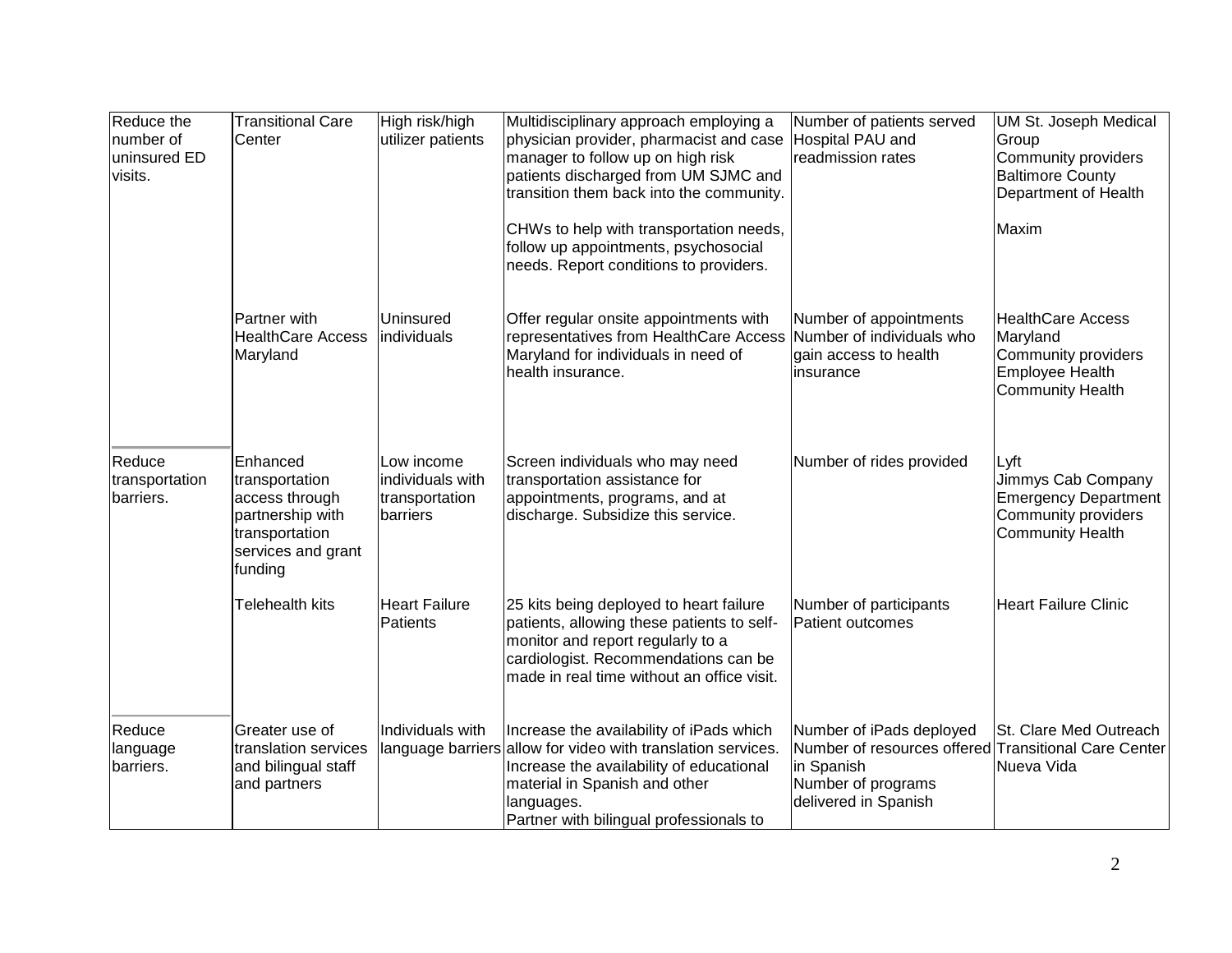|                                                   |                                                                |                                                            | offer programs in other languages.                                                                                                                                                                                                                                             |                                                                   |                                                                                                                                                                                                                     |
|---------------------------------------------------|----------------------------------------------------------------|------------------------------------------------------------|--------------------------------------------------------------------------------------------------------------------------------------------------------------------------------------------------------------------------------------------------------------------------------|-------------------------------------------------------------------|---------------------------------------------------------------------------------------------------------------------------------------------------------------------------------------------------------------------|
| Increase<br>seasonal<br>influenza<br>vaccination. | Free community flu<br>clinics                                  | Community                                                  | Free community flu vaccination clinics<br>will be held on and off campus at a<br>variety of locations and times. They will<br>be advertised with home mailings, social<br>media, and flyers in public places.                                                                  | Number of free flu clinics<br>Number of individuals<br>vaccinated | <b>White Marsh Mall</b><br>Shops at Kenilworth<br>The Orokawa Y<br>St. Joseph Parish<br>Our Lady of Grace<br>Cathedral of Mary Our<br>Queen<br><b>Catholic Charities</b><br><b>Marian House</b><br>Esperanza Center |
| Address social<br>determinants of<br>health.      | Increase screenings<br>for social<br>determinants of<br>health | Center patients<br><b>Heart Failure</b><br>clinic patients | Transitional Care The nurse care management screens for Number of screenings<br>social determinants of health among<br>TCC patients. An initial appointment for<br>patients in the Heart Failure Clinic will be<br>with a PA who screens for social<br>determinants of health. | performed                                                         | тсс<br><b>Heart Failure Clinic</b><br>Cardiology                                                                                                                                                                    |
| Increase<br>community<br>resource<br>awareness.   | Resource directory<br>and partnership                          | Community<br>Partners<br>Providers                         | Develop and maintain a list of<br>community resources and programs<br>available online.<br>Expand distribution of program flyers.<br>Engage in coalitions.                                                                                                                     | Number of coalitions                                              | <b>Baltimore County</b><br>Department of Health<br><b>Baltimore County</b><br>Department of Aging<br>Maryland Department of<br>Aging<br>MAC, Inc.<br><b>UMMS</b><br><b>GBMC</b>                                     |
| Reduce<br>unemployment.                           | Support workforce<br>development<br>programs                   | <b>High School</b><br><b>Students</b>                      | Continue to support the Start on<br>Success Program through Humanim by<br>hosting student interns.<br>Continue to support the Corporate Work<br>Study Program by sponsoring Cristo Rey<br>High School students who gain work<br>experience and tuition assistance.             | Number of students                                                | Humanim<br>Cristo Rey                                                                                                                                                                                               |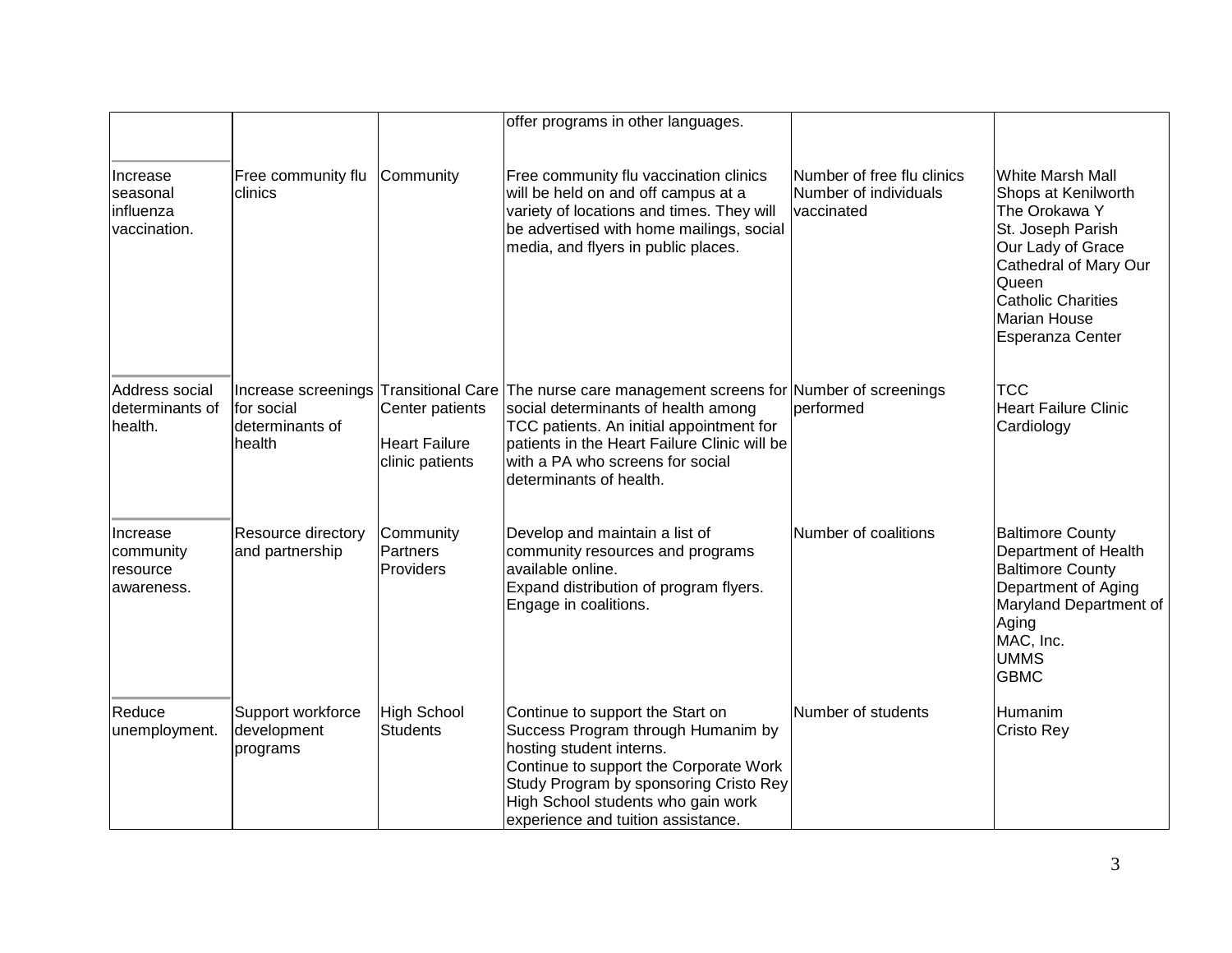# **Priority Area: Mental Health and Substance Abuse**

**Long Term Goals Supporting Maryland SHIP:**

**1) Reduce emergency department visits related to mental health conditions.** 

**2) Reduce the drug-induced death rate.** 

| <b>Annual</b><br><b>Objective</b>                                                                                     | <b>Strategy</b>                                                                                                     | <b>Target</b><br><b>Population</b> | <b>Actions Description</b>                                                                                                                                                                                                                                                                       | <b>Performance Measures</b>                                        | <b>Resources/Partners</b>                                                                                               |
|-----------------------------------------------------------------------------------------------------------------------|---------------------------------------------------------------------------------------------------------------------|------------------------------------|--------------------------------------------------------------------------------------------------------------------------------------------------------------------------------------------------------------------------------------------------------------------------------------------------|--------------------------------------------------------------------|-------------------------------------------------------------------------------------------------------------------------|
| Create more<br>pathways in the<br>community for<br>behavioral<br>health patients.                                     | <b>Behavioral Health</b><br>Center                                                                                  |                                    | High risk patients The Behavioral Health Center provides<br>diagnostic and transitional treatment<br>planning with a multidisciplinary<br>approach including comprehensive case<br>management and intensive relapse<br>prevention to help at risk patients<br>transition back into the community | Number of patients served<br>Hospital PAU and<br>readmission rates | Community providers<br><b>Baltimore County</b><br>Department of Health<br><b>VNA</b><br>Mosaic                          |
| Provide<br>culturally<br>appropriate<br>access to mental<br>health.                                                   | Mental Health at<br>St. Clare Medical<br>Outreach                                                                   | Undocumented<br>population         | Four office hours a week are devoted to<br>mental health services provided by a<br>bilingual family nurse practitioner with a<br>certificate in mental health counseling                                                                                                                         | Number of patients served                                          | ProBono Counseling<br>Johns Hopkins<br><b>Outpatient Psychology</b><br><b>Alcoholics Anonymous</b><br><b>First Step</b> |
| Reduce the<br>stigma around<br>mental health<br>conditions and<br>increase the<br>number of adults<br>and adolescents | Provide training in<br>recognition and<br>response for mental Partners<br>health disorders and Community<br>crisis. | Providers<br><b>Employees</b>      | Partner with local organizations to offer<br>trainings such as Mental Health First Aid Number educated<br>and suicide prevention.                                                                                                                                                                | Number of trainings hosted                                         | Mosaic<br><b>UMMS</b>                                                                                                   |
| referred for<br>support.                                                                                              | Co-sponsor Not All<br><b>Wounds Are Visible</b><br><b>Conference Series</b>                                         | Community                          | Conferences create a forum for<br>community conversations, greater<br>awareness and resource sharing on<br>issues specific to mental health and<br>addiction.                                                                                                                                    | Number of conference<br>participants                               | <b>UMMS</b>                                                                                                             |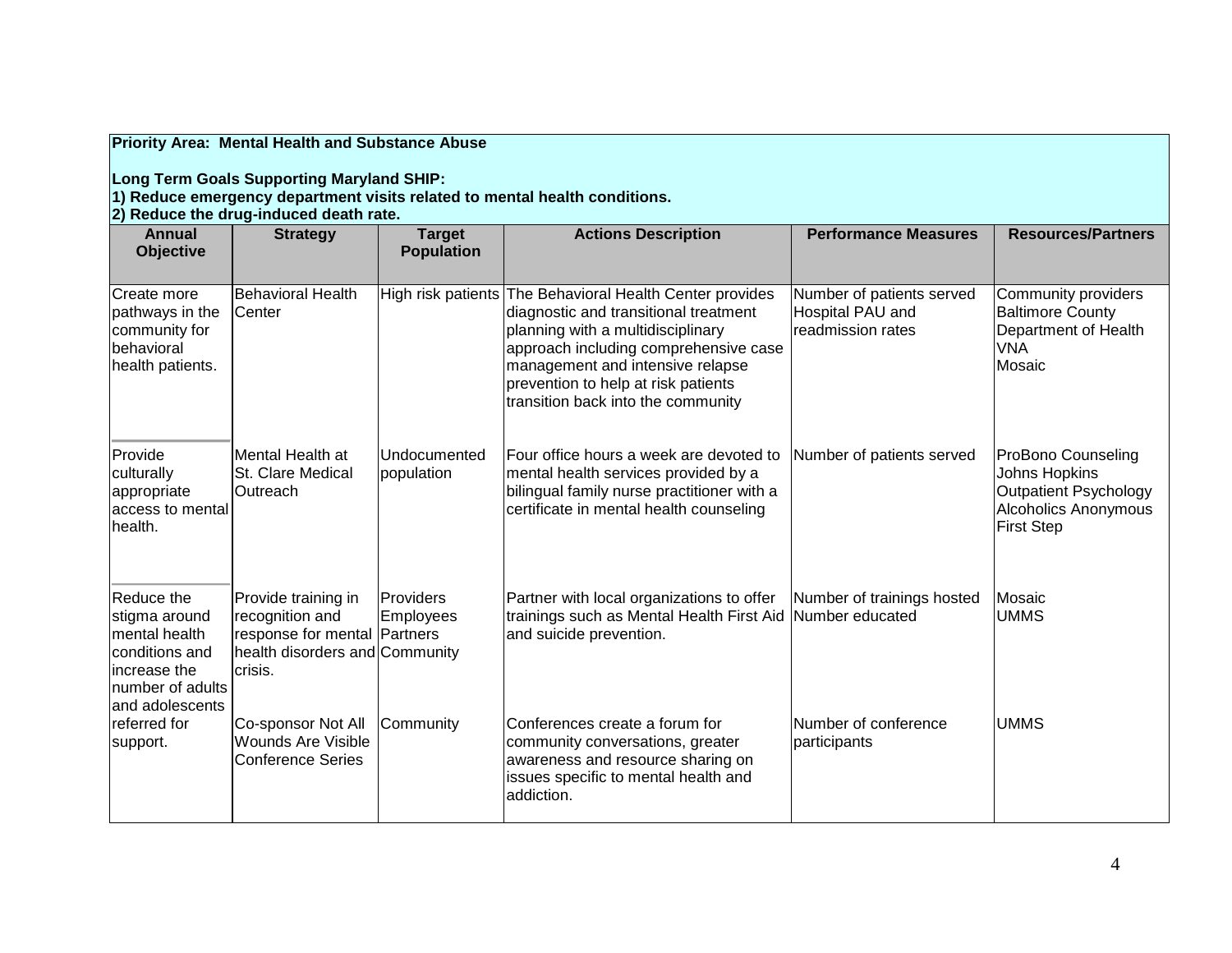| Reduce the<br>drug-induced<br>death rate. | Peer Recovery<br><b>Specialists</b>                                                  | <b>ED</b> patients | Partner with the Baltimore County<br>Departments of Health for peer recovery<br>specialists to be available for 1:1 peer<br>outreach and coaching as well as<br>resource assistance (detox, mental<br>health services or facilities, assistance<br>with supportive housing, transportation,<br>medication, insurance, and other<br>ancillary support) | Number of people served                     | <b>Baltimore County</b><br>Department of Health                                                                                                                   |
|-------------------------------------------|--------------------------------------------------------------------------------------|--------------------|-------------------------------------------------------------------------------------------------------------------------------------------------------------------------------------------------------------------------------------------------------------------------------------------------------------------------------------------------------|---------------------------------------------|-------------------------------------------------------------------------------------------------------------------------------------------------------------------|
|                                           | Promote pain<br>management<br>through Chronic<br>Pain Self-<br>Management<br>Program | Community          | Chronic Pain Self-Management is a six-<br>week evidence-based workshop that<br>helps participants manage fatigue and<br>pain with action plans and simple<br>exercises.                                                                                                                                                                               | Number of workshops<br>Number of completers | <b>Baltimore County</b><br>Department of Aging<br>Maryland Pain<br>Specialists<br>MAC, Inc.                                                                       |
|                                           | Promote medication Community<br>management.                                          |                    | Partner with pharmacists for educational Number of events<br>events, distribute drop box information:<br>-Stepping On<br><b>Heart Health Event</b><br>Ask the Pharmacist information tables                                                                                                                                                           | Number of people served                     | Pharmacy Department<br>The Orokawa Y<br><b>Baltimore County</b><br>Department of Health                                                                           |
|                                           | Annual Powered by<br>ME! Conference                                                  |                    | Baltimore County A half day conference devoted to<br>and City Schools education and resources on substance<br>abuse, performance enhancement and<br>social responsibility.                                                                                                                                                                            | Number of attendees<br>Number of schools    | <b>Towson Sports Medicine</b><br><b>Taylor Hooton</b><br>Foundation<br>One Love Foundation<br>Shock Trauma<br>Center for Eating<br>Disorders at Sheppard<br>Pratt |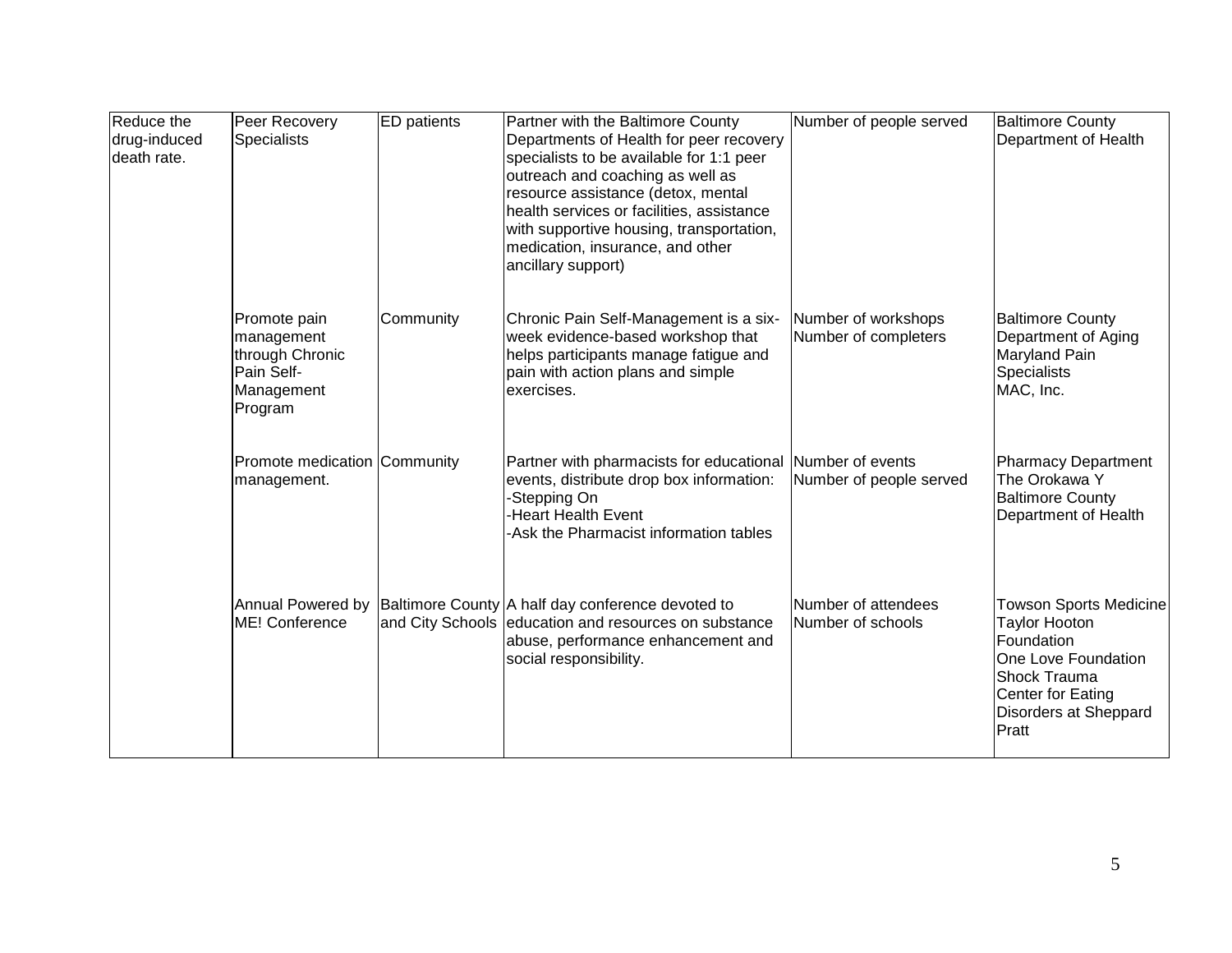|  |  |  |  | Priority Area: Chronic Disease- Cardiovascular Disease/Obesity |
|--|--|--|--|----------------------------------------------------------------|
|--|--|--|--|----------------------------------------------------------------|

**Long Term Goals Supporting Maryland SHIP:**

**1) Reduce the mortality rate from heart disease and stroke.** 

**2) Increase the proportion of adults who are at a healthy weight.**

**3) Increase the number of people who are physically active.**

| <b>Annual</b><br><b>Objective</b>                                     | <b>Strategy</b>               | <b>Target</b><br><b>Population</b>                    | <b>Actions Description</b>                                                                                                                                                                                                                                                               | <b>Performance Measures</b>                         | <b>Resources/Partners</b>                                                                                    |
|-----------------------------------------------------------------------|-------------------------------|-------------------------------------------------------|------------------------------------------------------------------------------------------------------------------------------------------------------------------------------------------------------------------------------------------------------------------------------------------|-----------------------------------------------------|--------------------------------------------------------------------------------------------------------------|
| Reduce the<br>mortality rate<br>from heart<br>ldisease and<br>stroke. | <b>Heart Failure Clinic</b>   | Patients with<br>heart failure and<br>no cardiologist | The Heart Failure Clinic ensures timely<br>access to comprehensive, specialty<br>care. It includes four visits to address<br>medication management, education, and<br>social determinants of health. Patients<br>will be referred to the Transitional Care<br>Center as needed.          | Number of patients served<br>Number of readmissions | Cardiology<br><b>Transitional Care Center</b><br>Telehealth                                                  |
|                                                                       | lCardiovascular<br>Screenings | Individuals with<br>risk factors                      | Carotid Artery Screenings<br>Abdominal Aortic Aneurysm Screenings<br>Coronary Calcium CT Scans<br>Peripheral Arterial Disease Screenings                                                                                                                                                 | Number of screenings<br>Number of referrals         | <b>Vascular Surgery</b><br>Associates<br><b>Cardiovascular Fitness</b><br>Ultrasound<br><b>Stroke Center</b> |
|                                                                       | <b>Stroke Education</b>       | Community                                             | Lectures and other educational efforts to Number of lectures<br>increase awareness on stroke signs and<br>symptoms, treatment, and prevention.                                                                                                                                           | Number of participants                              | <b>Stroke Center</b><br><b>EMS</b>                                                                           |
|                                                                       | Stroke Support<br>Group       | lStroke victims                                       | Meets every other month to connect<br>and their families stroke victims and their families with<br>resources and support.                                                                                                                                                                | Number of participants                              | <b>Stroke Center</b><br><b>GBMC</b><br>The Orokawa Y                                                         |
| Reduce the rate<br>of diabetes.                                       | diabetic patients             | Outreach<br>patients                                  | Monitor and support St. Clare Medical Establish individualized A1C and blood<br>glucose goals for each patient. Monitor<br>A1C and blood glucose at each visit.<br>Provide education on diabetes at each<br>visit as needed. Encourage patients to<br>be involved in care and treatment. | Average A1Cs                                        | Nutrition and Diabetes<br><b>Management Center</b>                                                           |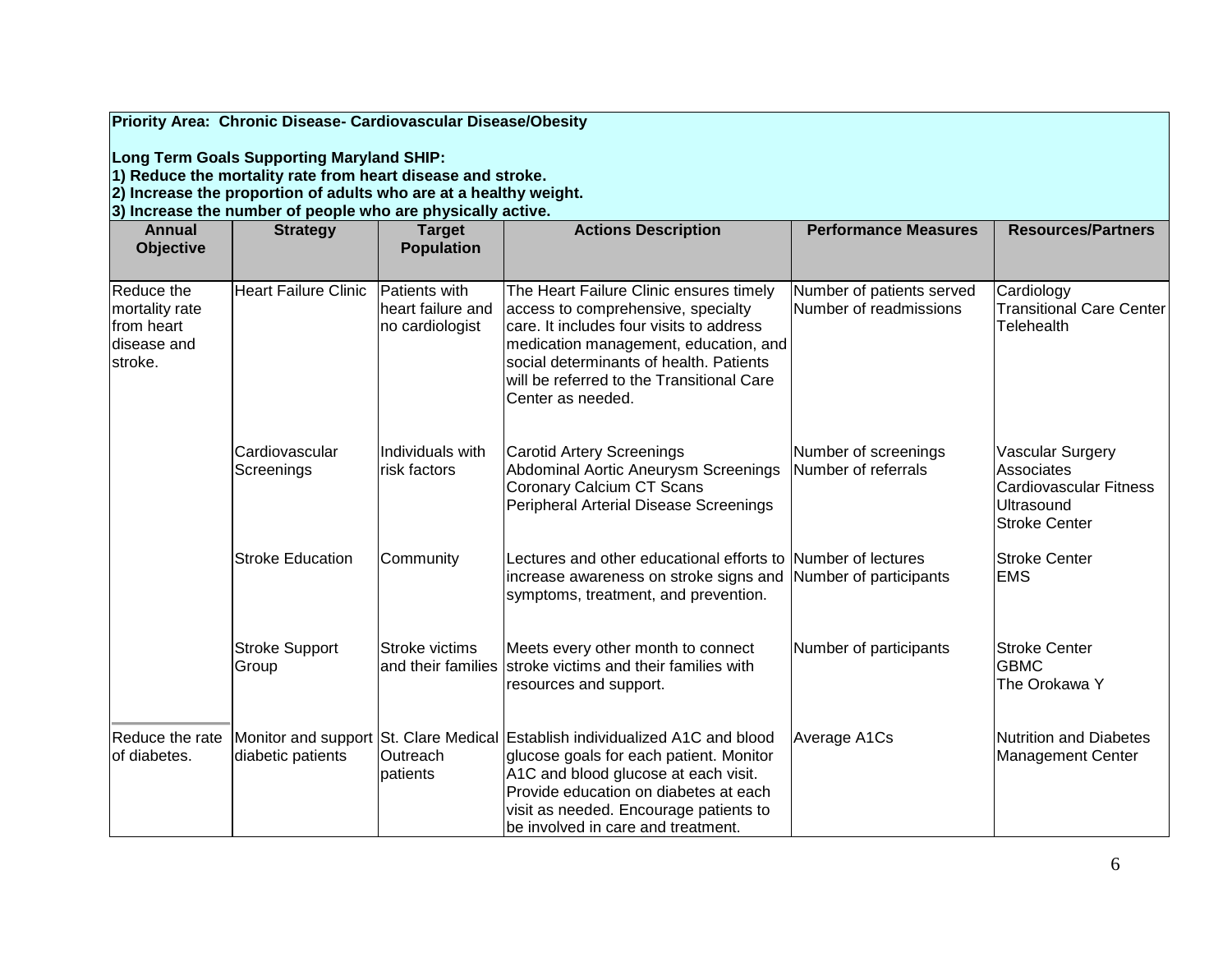|                                                                              | Evidence-based<br>programs                           | Community | Prevent T2 is a lifestyle change program Number of programs offered Nutrition and Diabetes<br>with CDC-approved curriculum and led<br>by a trained lifestyle coach. It is a year-<br>long program that has been proven to<br>prevent or delay type 2 diabetes.<br>Living Well is a six week chronic disease<br>self-management program developed by<br>Stanford and delivered by two trained<br>instructors. | Number of program<br>completers<br>% weight lost | Management Center<br>MAC, Inc.                                                                                                  |
|------------------------------------------------------------------------------|------------------------------------------------------|-----------|--------------------------------------------------------------------------------------------------------------------------------------------------------------------------------------------------------------------------------------------------------------------------------------------------------------------------------------------------------------------------------------------------------------|--------------------------------------------------|---------------------------------------------------------------------------------------------------------------------------------|
|                                                                              | Diabetes Support<br>Group                            | Community | The Diabetes Info. Exchange is a<br>monthly support group intended to<br>encourage and exchange of information<br>and support between presenters and<br>attendees.                                                                                                                                                                                                                                           | Number of groups hosted<br>Number of attendees   | American Diabetes<br>Association<br>Nutrition and Diabetes<br>Management Center<br><b>USDA</b><br>Local fitness centers         |
| Reduce the rate<br>of hypertension.                                          | Living Healthy with<br><b>High Blood</b><br>Pressure | Community | A 2.5 hour workshop for people who<br>have been diagnosed with hypertension<br>or high blood pressure and want to learn Pre-post evaluations<br>how to better manage their condition.                                                                                                                                                                                                                        | Number of classes<br>Number of participants      | MAC, Inc.<br><b>Baltimore County</b><br>Department of Aging                                                                     |
|                                                                              | <b>Blood Pressure</b><br>Screenings                  | Community | Screenings offered onsite and offsite<br>independently and in conjunction with<br>other events. Educational resources will<br>be offered.                                                                                                                                                                                                                                                                    | Number of screenings<br>Number of referrals      | <b>Baltimore County</b><br>Department of Aging<br><b>Senior Living Facilities</b>                                               |
| Increase the<br>number of adults Programs<br>who are at a<br>healthy weight. | Physical Activity                                    | Community | Free yoga classes will be offered weekly Number of programs<br>to the public.<br>Partner with the Baltimore County<br>Department of Aging to expand fitness<br>program availability in the area.<br>Partner with Towson Sports Medicine to<br>offer functional movements screens to<br>support adults who want to become<br>physically active.                                                               | Number of participants                           | <b>SDK Pilates</b><br><b>Baltimore County</b><br>Department of Aging<br><b>Towson Sports Medicine</b><br><b>Employee Health</b> |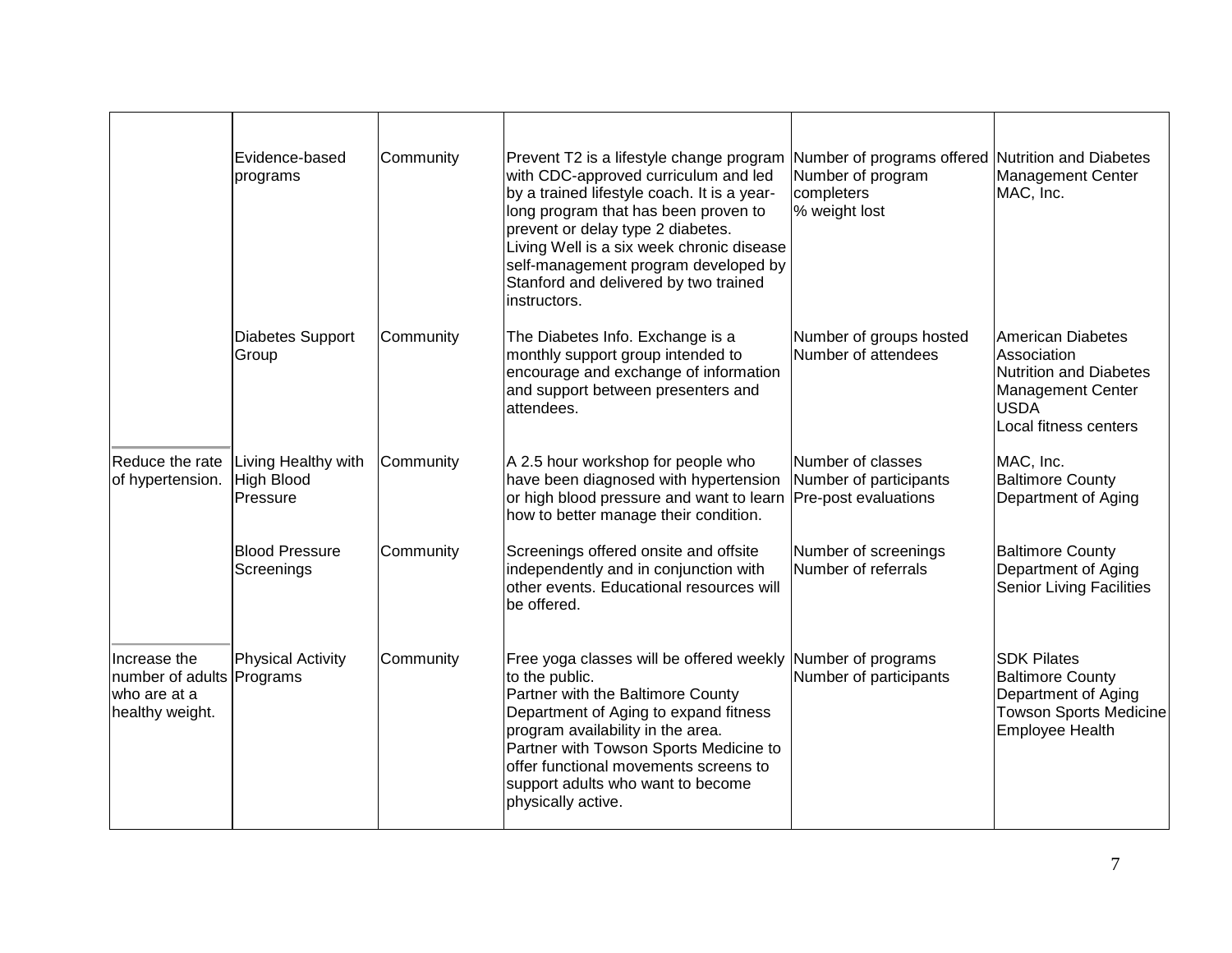|                                                                             |                                              | St. Clare                                                      | Continue St. Clare walking/biking group.                                                                                                                                                                                                                                                                                                                                                                                              |                                                                 |                                                                                              |
|-----------------------------------------------------------------------------|----------------------------------------------|----------------------------------------------------------------|---------------------------------------------------------------------------------------------------------------------------------------------------------------------------------------------------------------------------------------------------------------------------------------------------------------------------------------------------------------------------------------------------------------------------------------|-----------------------------------------------------------------|----------------------------------------------------------------------------------------------|
|                                                                             |                                              | Employees                                                      | Partner with Employee Health to offer<br>free wellness coaching services to UM<br>SJMC employees who want to make<br>lifestyle changes.                                                                                                                                                                                                                                                                                               |                                                                 |                                                                                              |
|                                                                             | Continue body<br>composition<br>analysis     | Community                                                      | Offer free body composition analysis<br>which identifies individual body fat<br>percentage, muscle mass, total body<br>water, visceral fat, basal metabolic rate,<br>and BMI for those who want to self-<br>monitor or make changes. Provide<br>education on healthy lifestyles and<br>resources for support.                                                                                                                         | Number of participants<br>Number of referrals                   | The Orokawa Y                                                                                |
| Increase the<br>number of<br>adolescents who<br>are at a healthy<br>weight. | <b>Healthy Kids</b><br><b>Running Series</b> | Children Pre-K-<br>8 <sup>th</sup> grade and<br>their families | The Healthy Kids Running Series is a<br>five week running program in the spring<br>and fall for kids from Pre-K to 8th grade.<br>Each Race Series takes place once a<br>week and offers age appropriate running<br>events including the 50 yard dash, the<br>75 yard dash, the 1/4 mile, the 1/2 mile<br>and the one mile run. Resources<br>supporting healthy lifestyles are also<br>shared with participants and their<br>families. | Number of participants                                          | <b>Healthy Kids Running</b><br><b>Series</b><br><b>Towson Sports Medicine</b><br>New Balance |
| food access.                                                                | Increase healthy Produce in a SNAP           | Community                                                      | Partner with Hungry Harvest to host<br>Produce in a SNAP- reduced-cost<br>community markets that provide access<br>to fresh, affordable produce.                                                                                                                                                                                                                                                                                      | Number of markets<br>Bags of food sold                          | <b>Hungry Harvest</b><br>Meals on Wheels<br><b>Population Health</b>                         |
|                                                                             |                                              |                                                                | Partner with Meals on Wheels to share<br>program information with patients<br>identified as suffering from food<br>insecurity.                                                                                                                                                                                                                                                                                                        | Number of patients referred<br>to Grocery Assistance<br>Program |                                                                                              |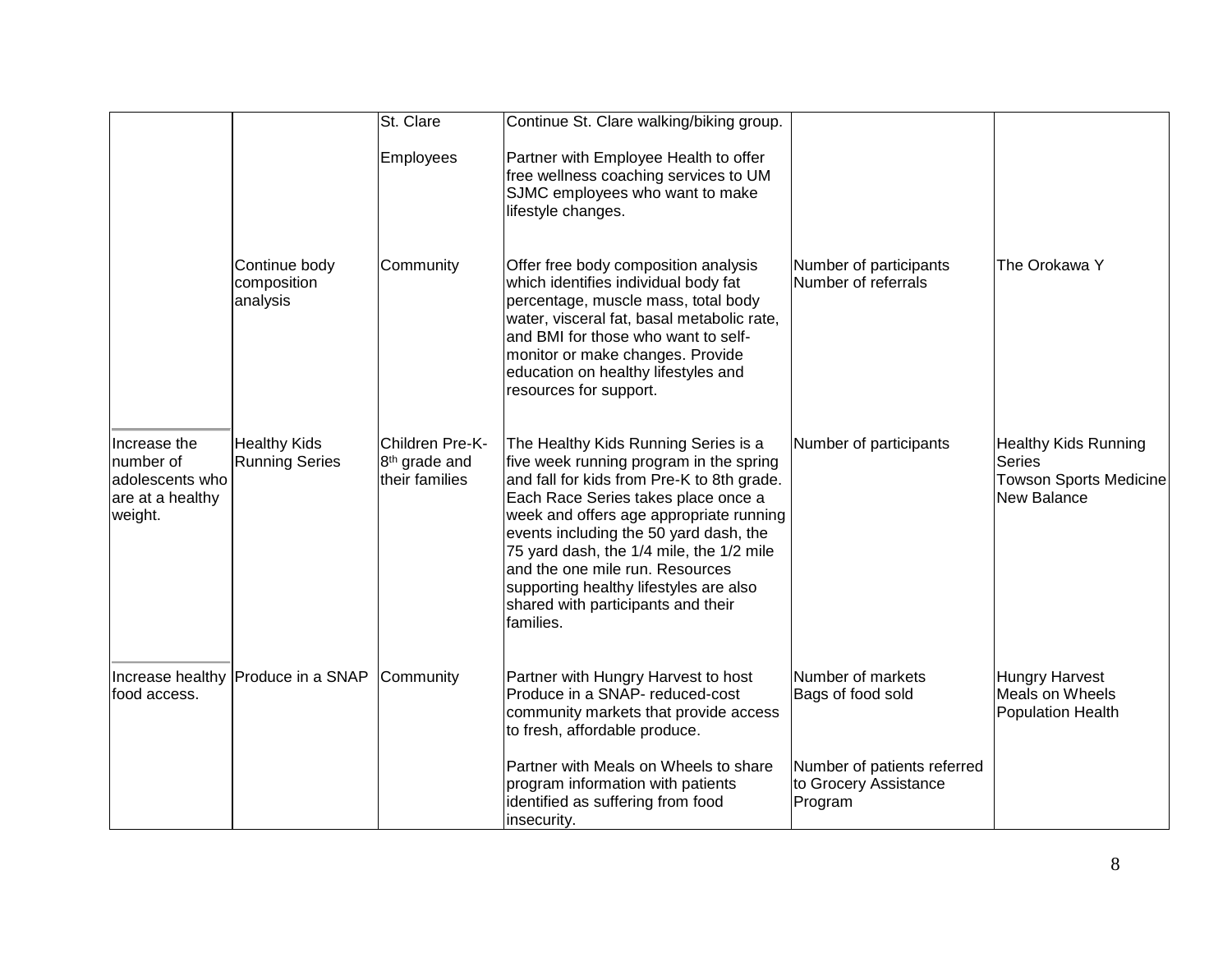## **Priority Area: Cancer**

## **Long Term Goals Supporting Maryland SHIP: 1) Reduce the cancer mortality rate.**

**2) Reduce the rate of adults who smoke.** 

| Annual<br><b>Objective</b>              | <b>Strategy</b>                                                        | <b>Target Population</b>                                 | <b>Actions Description</b>                                                                                                                                                                                               | <b>Performance Measures</b>                                         | <b>Resources/Partners</b>                                                      |
|-----------------------------------------|------------------------------------------------------------------------|----------------------------------------------------------|--------------------------------------------------------------------------------------------------------------------------------------------------------------------------------------------------------------------------|---------------------------------------------------------------------|--------------------------------------------------------------------------------|
| Reduce the<br>cancer mortality<br>rate. | Increase early<br>detection<br>through<br>screenings and<br>education: |                                                          | Partner with a physician champion,<br>establish eligibility requirements,<br>promote screening, implement<br>screening, provide education and follow- Number of cancers detected<br>up support as needed. Track metrics. | Number screened<br>Number of participants<br>referred for follow-up | <b>Baltimore County</b><br>Cancer Program                                      |
|                                         | <b>Breast Cancer</b><br>Screenings                                     |                                                          | Women 40 and over Screening includes risk assessment,<br>clinical breast exam, and mammogram.                                                                                                                            |                                                                     | Breast Center<br><b>Advanced Radiology</b><br><b>ACS</b><br><b>Nueva Vida</b>  |
|                                         | <b>Cervical Cancer</b><br>Screenings                                   | Women 21-65                                              | Screening includes pelvic exam, pap<br>test, and follow-up testing as needed.                                                                                                                                            |                                                                     | lWomen's Health<br>Associates<br>Pathology<br>lNueva Vida                      |
|                                         | <b>Prostate Cancer</b><br>Screenings                                   | Men 50-70<br>(40 with risk factors) digital rectal exam. | Screening includes PSA blood test and                                                                                                                                                                                    |                                                                     | Chesapeake Urology<br>Associates<br>Lab                                        |
|                                         | <b>Skin Cancer</b><br>Screenings                                       | Adults and children                                      | Screening includes a visual inspection.                                                                                                                                                                                  |                                                                     | American Academy of<br>Dermatology<br><b>Skin Care Specialty</b><br>Physicians |
|                                         | Colon Cancer<br>Screenings                                             | <b>Employees and</b><br>family members 50<br>land over   | Screening includes a colonoscopy.                                                                                                                                                                                        |                                                                     | UM SJMC Employee<br>and Community Health<br>Digestive Disease Ctr              |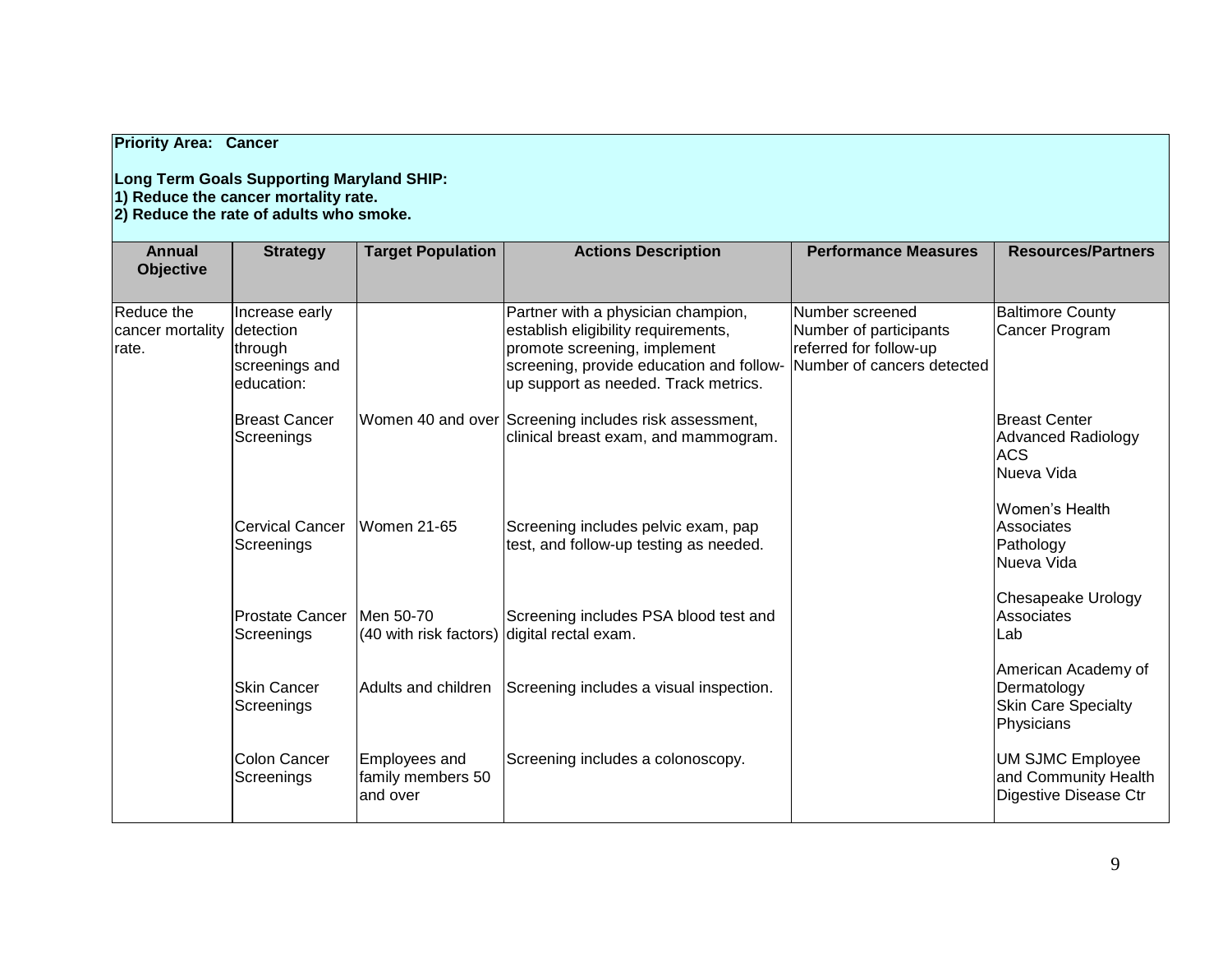|                                            | <b>Annual Cancer</b><br>Symposium                                                                                                             |                                                      | Providers and allied   A half day conference to educate<br>health professionals providers and other professionals on the<br>latest in cancer screening guidelines and<br>treatment. | Number of attendees                                                                                                             |                                                                                                                                                                                                   |
|--------------------------------------------|-----------------------------------------------------------------------------------------------------------------------------------------------|------------------------------------------------------|-------------------------------------------------------------------------------------------------------------------------------------------------------------------------------------|---------------------------------------------------------------------------------------------------------------------------------|---------------------------------------------------------------------------------------------------------------------------------------------------------------------------------------------------|
|                                            | Partner to<br>increase<br>outreach efforts<br>and resource<br>awareness.                                                                      | Partner<br>organizations                             | Continue active membership in local and Number of coalitions<br>state cancer coalitions and initiatives.                                                                            | Number of educational<br>events/initiatives                                                                                     | <b>Baltimore County</b><br><b>Cancer Coalition</b><br><b>MD State Cancer</b><br>Collaborative<br><b>DHMH Patient</b><br>Navigation Network<br><b>Clare Marie Foundation</b><br><b>About Faces</b> |
|                                            | Survivorship                                                                                                                                  | Cancer survivors<br>(patients and family<br>members) | Increase access to survivorship support<br>and services in the new Wellness and<br>Support Center.                                                                                  | Number of referrals<br>Number of patients served<br>Number of family members<br>served<br>Number of classes and<br>participants | <b>Healing Therapy</b><br>Acupuncture<br>Yoga                                                                                                                                                     |
| Reduce the rate<br>of adults who<br>smoke. | <b>Partner</b> with the<br><b>Baltimore County</b><br>Department of<br>Health to<br>promote smoking<br>cessation<br>classes and<br>resources. | <b>Current smokers</b>                               | Share schedule of classes with patients,<br>partner organizations, and community.<br>Serve as a host site if needed.                                                                | Number of referrals                                                                                                             | <b>Baltimore County</b><br>Department of Health                                                                                                                                                   |
|                                            | Educate on the<br>dangers of<br>tobacco and<br>electronic<br>smoking devices.                                                                 | Students<br>Community                                | Provide educational material and<br>presentations at school health fairs and<br>community events.                                                                                   | Number of events<br>Number educated                                                                                             | <b>Baltimore County</b><br>Department of Health<br>Local schools                                                                                                                                  |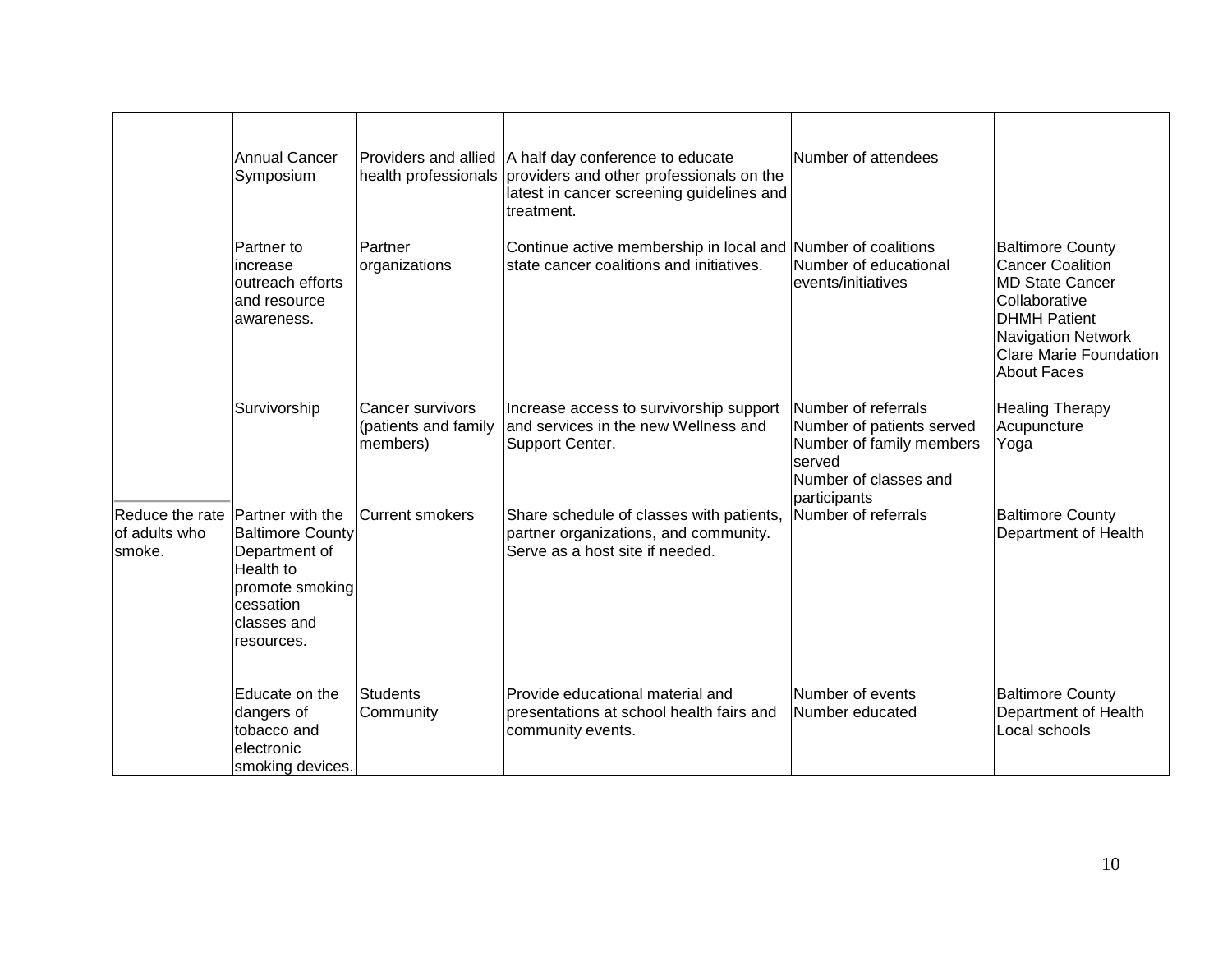## **Priority Area: Fall Prevention**

#### **Long Term Goals Supporting Maryland SHIP: 1) Reduce the fall-related death rate. 2) Reduce the pedestrian injury rate.**

| <b>Annual</b><br><b>Objective</b>          | <b>Strategy</b>                                              | <b>Target</b><br><b>Population</b> | <b>Actions Description</b>                                                                                                                                                                                                                                                                                                   | <b>Performance Measures</b>                    | <b>Resources/Partners</b>                                                                                                                                                                                                                          |
|--------------------------------------------|--------------------------------------------------------------|------------------------------------|------------------------------------------------------------------------------------------------------------------------------------------------------------------------------------------------------------------------------------------------------------------------------------------------------------------------------|------------------------------------------------|----------------------------------------------------------------------------------------------------------------------------------------------------------------------------------------------------------------------------------------------------|
| Reduce the fall-<br>related death<br>rate. | Evidence-based fall Adults 65 and<br>prevention<br>programs. | over                               | Stepping On is a 7 week evidence-<br>based program that incorporates<br>balance and strength exercises with<br>education on home safety, medications,<br>footwear, vision, and assistive devices.<br>Partner with Baltimore County<br>Department of Aging to expand the<br>availability of strength and balance<br>programs. | Number of programs<br>Number of participants   | Wisconsin Institute for<br><b>Healthy Aging</b><br>MD Dept of Aging<br><b>Baltimore County</b><br>Department of Aging<br><b>UM SJMC Physical</b><br>Therapy<br><b>UM SJMC Pharmacy</b><br>Van Dyke & Bacon<br><b>Shoes</b><br>MD Society for Sight |
|                                            | IIncrease fall risk<br>screening and<br>lawareness.          | Community                          | Provide educational material on ways to<br>identify and reduce fall risk to providers,<br>partners, and related events such as<br>Senior Expo, Fall Prevention Week, etc.                                                                                                                                                    | Number of individuals who<br>receive education | <b>Baltimore County</b><br>Department of Aging<br>The Orokawa Y<br><b>Transitional Care Ctr</b><br><b>ED</b>                                                                                                                                       |
|                                            | Bone density<br>screenings                                   | <b>Adults</b>                      | Bone density screenings are offered<br>through an ultrasound of the heel bone.<br>Participants are counseled on their risk<br>and given information on protecting bone<br>health. Those identified as high risk are<br>advised to speak with their health care<br>provider about a DEXA scan.                                | Number of individuals<br>screened              | <b>Baltimore County</b><br>Department of Aging<br><b>Towson Orthopaedic</b><br>Associates<br>National Osteoporosis<br>Foundation                                                                                                                   |
|                                            | IIncrease social                                             |                                    | <b>Partner with Baltimore County</b>                                                                                                                                                                                                                                                                                         | Number of senior programs   Baltimore County   |                                                                                                                                                                                                                                                    |